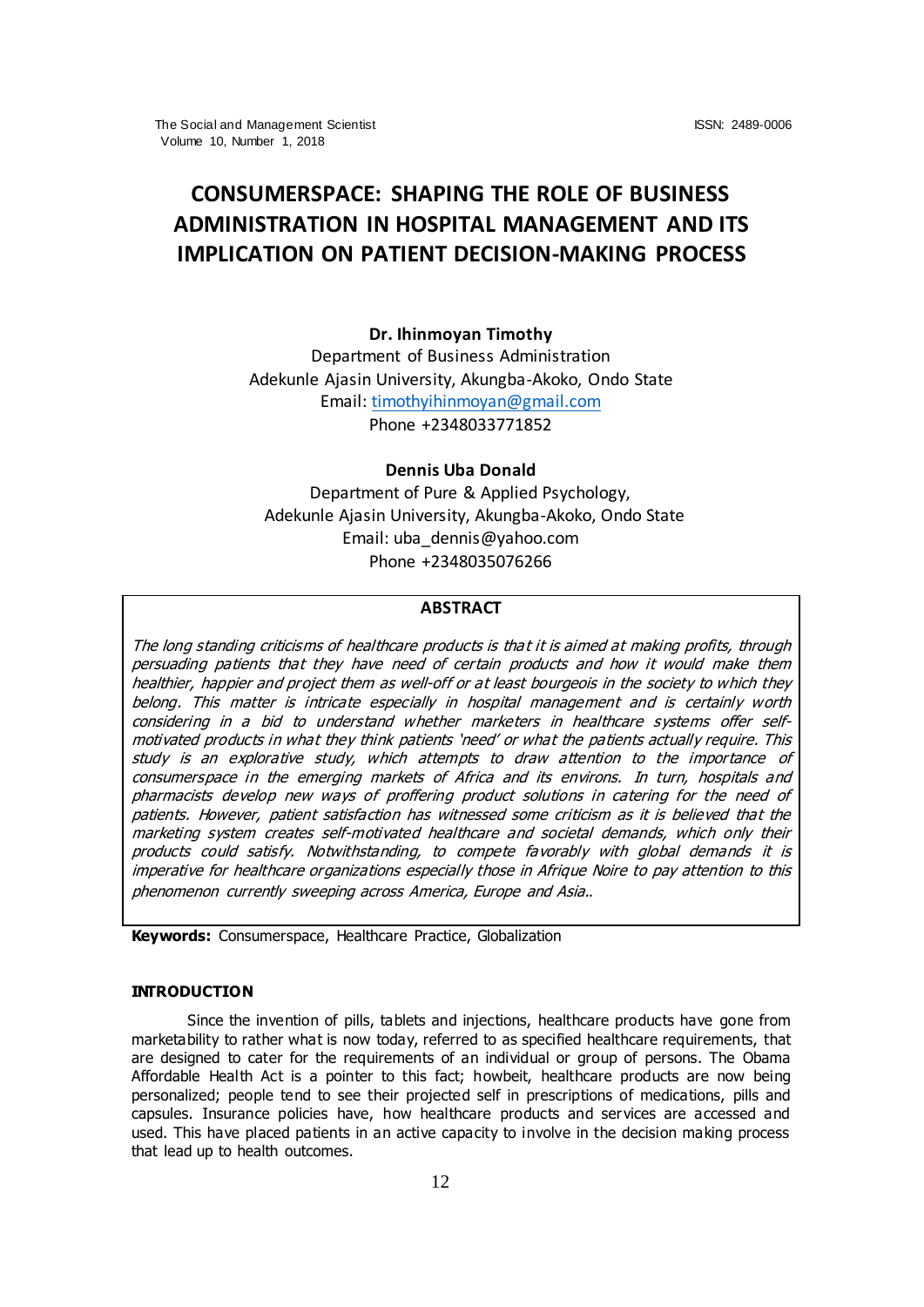Today, patient's medications are often obligated through prescription rather by virtue of preference, physicians and pharmacist's decision making on a particular medication brand may well be explained, from a medical improvement outlook (Solomon, 2004). However, Dickstein (2016) explained that, this may not be explanation form a patient's perspectives, these cognitions often reflect the decision to prefer one brand of pharmaceuticals and others, based on collective factors, it is common place to see patients buy products that reflect traditional, and lifestyle choices (e.g., lozanges or electric cigarettes over bropopion tablets).

According to Solomon (2004), consumerspace is defined as a process in which individuals feel empowered to indicate in what way, at what time and how they interact with organizations to produce goods and services that are specially cater to the needs of the individual's customer. In other words, consumerspace refers to informs the ability of the customers to determine the types of products and services they want, and how these customers can be educated about the goods and services that are been produced. In healthcare terms, consumerspace may refer to the capacity provided for a particular purpose of providing healthcare services for the personal needs and wants of an individual patient (Sittig & Singh, 2010).

Early theorist, Shields (1992) suggests that consumerspace allows customers and consumers alike, integrate the brands they buy into their social identities. Consumerspace and globalization go together and they both form the basis of the future of products, especially healthcare products and pharmaceuticals. This situation appeals to consumers as they requirements are of paramount importance and accorded significant consideration in planning and taking decisions that pertain to the consumer of the product.

Current market practices involve the ingrained idea that products and their brands have significant impact on choices consumers make when acquiring a particular product and this provides a competitive and comparative advantage over those who produce goods and services for what the product or service those rather than what the product or service actually means, and what it may represent (Porter, 2009).

Consumerspace thrives on the globalization of business and service that offers worldwide reception and accessibility. Thus, affirming the notion that the world is indeed a global village. The major feature in terms of changes in healthcare markets over time has been the expansion in the choice of goods and services available to patients and other healthcare consumers today (OECD, 2008). This progression has been incited by monitoring transformation, trans-Atlantic trade liberalization, as well as improvements in technology. Global economy has undergone drastic re-structuring of markets especially in Europe, with services accounting for more than 70% of GDP in many OECD countries in 2006. This is up by more than four percentage points in only ten years in five of the seven G7 countries (i.e. France, Italy, Japan, the United Kingdom, and the United States) (OECD, 2008).

The current globalization trend offers new realities on how organizations reach out to consumers today. In consumerspace, corporate organizations have a massive number of innovative choices that have been empowered by the self-motivated environment of today's interactive business sector (Luke, 1996). Successful consumerspace practices assures corporate organizations successful plight in today's multifaceted economy, to understand and gain mastery in its challenges, and take advantage of its boundless opportunities (Solomon, 2004).

Historically, organizations that sprung early, mostly determine what their customers preferences were and tend to offer a form of 'forced-choice' in the service that their products could offer, making consumers purchase only what they could be offered rather than what is needed; It seems that these years are behind us now as, many people now feel empowered to choose how, when or what they actually need in line with what best the organization can proffer in products or services to meet the consumers want, building this atmosphere refers to consumerspace (Holbrook, 1995; Solomon, 2004). It is important to state here that this study is an explorative study, which attempts to expose with all intent and purposes the importance of consumerspace in the emerging markets of Africa and its environs.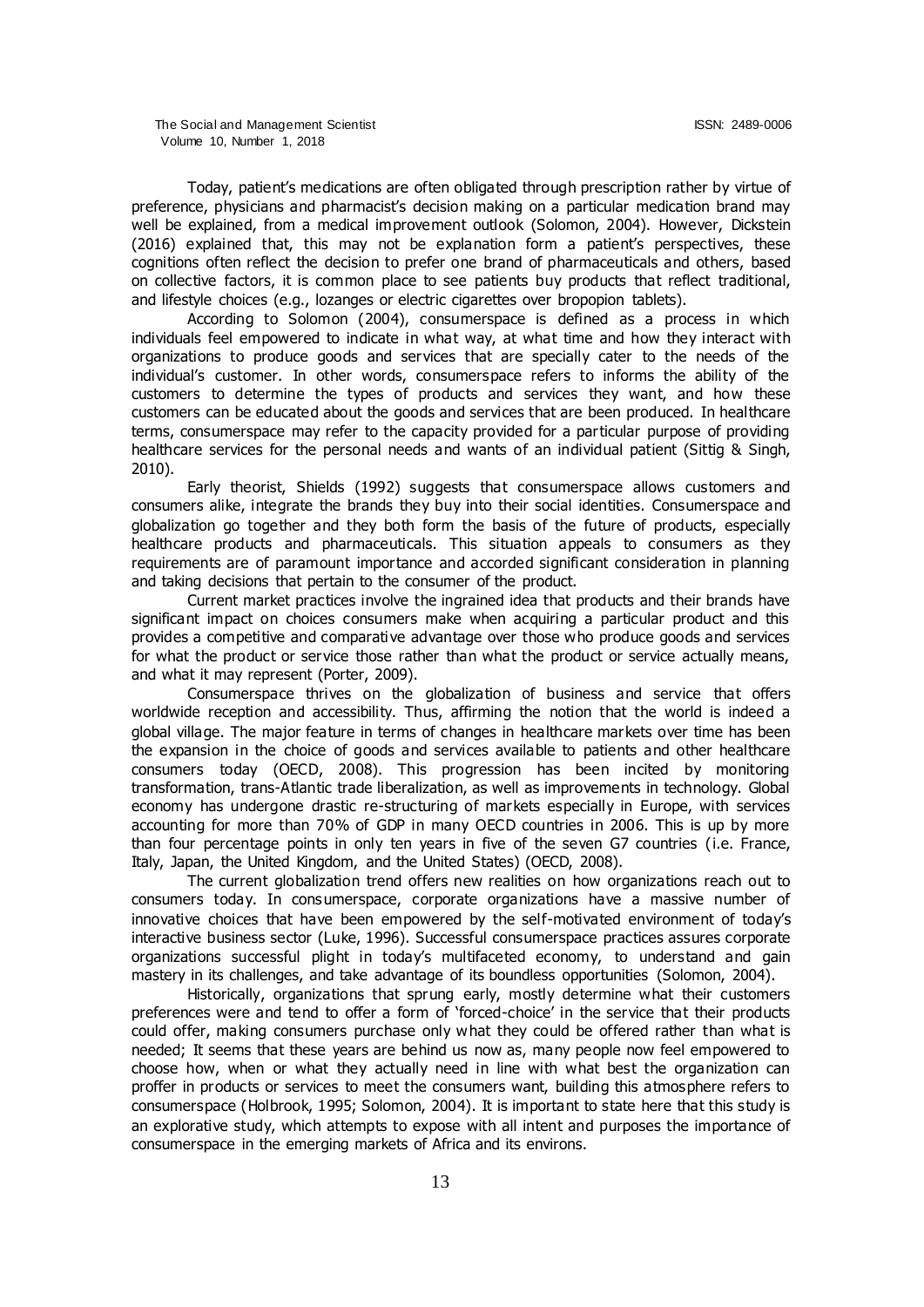The Social and Management Scientist ISSN: 2489-0006 Volume 10, Number 1, 2018

## **STATEMENT OF THE PROBLEM**

Issues pertaining to the Changing Healthcare Market

Solomon (2004) asserted that, long before the industrial revolution, marketer space, a trading system where manufacturers dictated and determined what customers could purchase, in relation to time and place was obtainable. However, by the 1950s, producers of healthcare and allied products, created a new model by pushing the concept of market segmentation which is hinged on the assumption that products are to be sold to specific or target customer base and products should not be a 'one size fit all'.

The Nigerian healthcare is undergoing rapid transformation, with recent polices aimed at increasing patient access, encourage the adoption of electronic medical records and reward value based care. It is imperative for the patients and consumers of healthcare product and services to align to this new transformation that will improve healthcare delivery in the nation. However, the Nigerian healthcare system is fraught with many challenges that often hamper the progress and full implementation of government policies. These challenges include but are not limited to, poverty, ignorance, medical literacy, limited access to primary and secondary healthcare, illiteracy and traditional and cultural practices that hamper the progress of healthcare treatment.

Consumerspace provides a wide array of choice for consumers of healthcare products and the biggest problem in developed nations, often seems to be that customers have too many choice of products to choose from. They suffer from information overload. They want less choice, not more. That's the paradox of consumerspace (Solomon, 2004). Marketers of healthcare products that adopt measures to provide more solutions in terms of decision-making and research based information on a product provides tremendous potential value in terms of consultation in consumerspace. The challenge in this for Nigerian market, is quite contrasting, the apparent lack of information that an average patient or healthcare consumer is vulnerable to, there are limited information on pharmaceutical products. Because of this proclivity, pharmaceutical companies, tend to produce healthcare products based on the ease of use, and the markets available for products to meet most demands, as against, making products that satisfy particular interest or design to provide improved conditions of consumers specific needs.

Another foremost challenge is identified in the change in markets concerning the growing role of services and the impact that ICT has had on the way that many services are delivered. Today, over half of pharmaceutical consumption in many OECD countries is composed of services, which differ from goods in a number of significant areas (OECD, 2007). Many require consumers to rely on the expertise of the health service providers. Medical treatment, and prescription are instances of such services. Moreover, many health service contracts bundle the provision of specific service options with products endorsement (for example, a particular brand of drug and consultation services in the treatment of depression), thereby distorting the traditional peculiarity between healthcare products and services. This type of challenge is confronting healthcare practice in Nigeria, there are occasions in which healthcare providers own and operate pharmaceutical stores in which they sell particular products to patients and healthcare consumers with profitability intentions. The regulation of pharmaceutical operations in Nigeria is not as strict as obtainable in developed societies. This is the reason why, it is rampart in Nigeria, for healthcare practitioners to recommend certain brands of preferred products.

An apparent problem of the development of consumerspace in Nigeria, is the clinical practice guidelines which is based on the balance between desirable and undesirable consequences of a particular diagnostic or therapeutic intervention. This problem by design and structure impedes the growth and development of consumerspace within healthcare practice in Nigeria. This problem requires research attention and intervention so as to mitigate the problems associated with healthcare delivery in relation to consumerspace development in the country.

In addition, it can be challenging for physicians and healthcare practitioners to practice the current clinical practice guidelines because they are frequently updated, this is because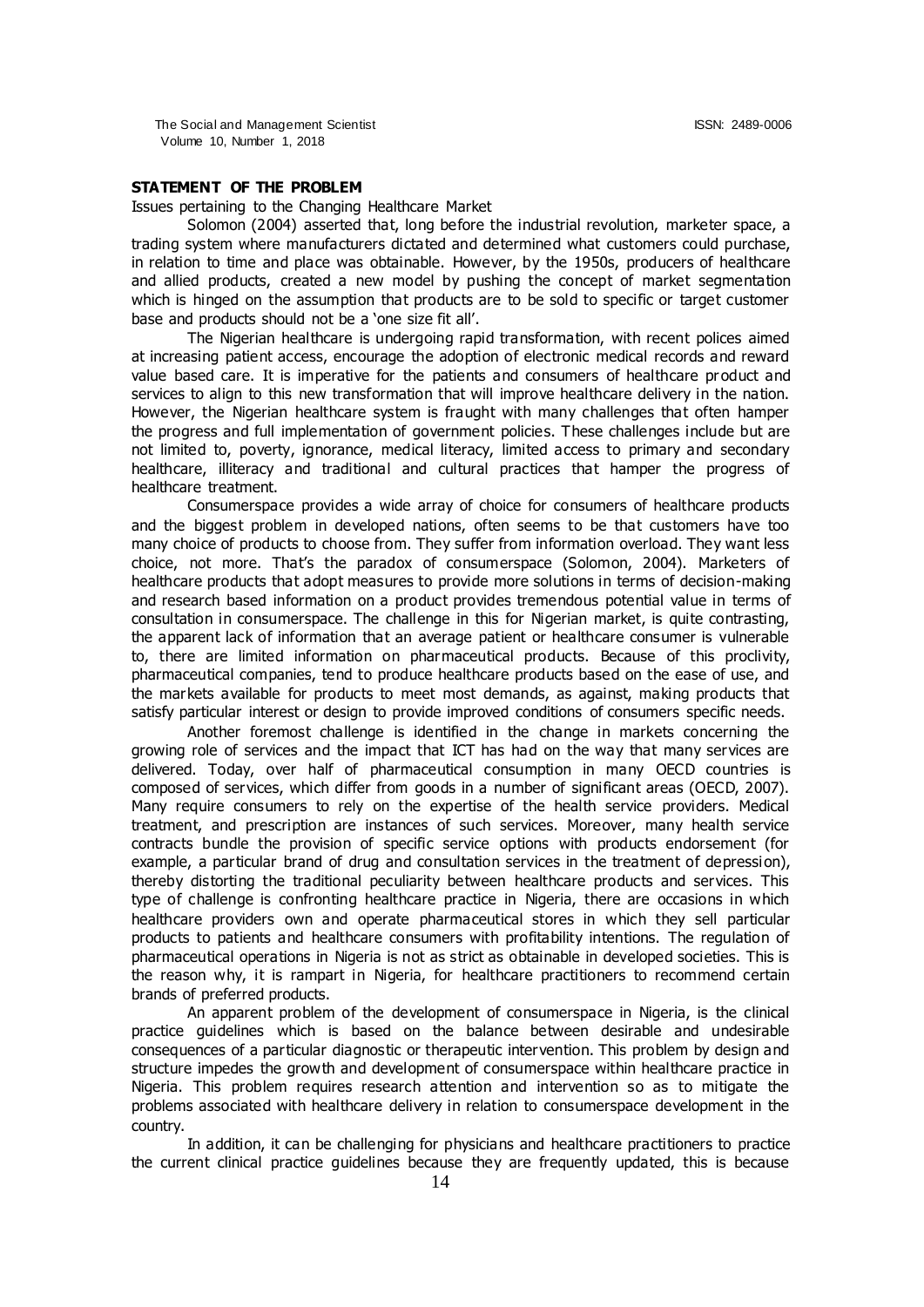healthcare practitioners often depend on point-of-care tools that summarize the most recent advances in the field of healthcare. Regarding this situation, research in consumerspace is needed to provide transparency and make available a clear separation between the evidence and the opinion or personal experience of the of the customer. These problems are currently militating against the growth and development of consumerspace in Nigeria. consumerspace is of paramount importance to healthcare practice in Nigeria, and research attention and public awareness will help in fostering the goals of consumerspace in Nigeria. however, the subject of consumerspace might be relatively new in social science nomenclature, it is important that scholars and stakeholders within the purview of social sciences shed more light in this ground breaking phenomenon which is already providing healthcare dividends for the citizens of Europe and Asia.

From a psychological standpoint, a person's self-concept is influenced not just by his appraisals of his miens, or intellect. The quality of his choice of products also reflects what he thinks of himself (Ger, 1997; Solomon, 2004). Identifying sets of both positively and negatively valued brands for a particular consumer profile, hospitals can use this information to position a brand by linking it to the positive ones and/or linking rival brands to the negative ones (Solomon, 2004). Many brands take on additional meanings because they come to be associated by consumers with certain roles or lifestyles.

#### **Objectives of the Study**

The objective of this to examine the concept of consumerspace in shaping the role of business administration in hospital management and its implication on patient decision making process in Nigeria.

Specifically, the objectives of this study were to examine:

- 1. The state-of-affairs in academic literature in consumerspace in hospital management.
- 2. The factors that encourage the growth and development of consumerspace in hospital management.
- 3. The factors that hamper the growth and development of consumerspace in hospital management and the efforts to sustain consumerspace in Nigeria.

## **METHODOLOGY**

This research was conducted as an exploratory study or can be described as formulative research. In general terms this study was a descriptive study. The study aimed to establish priorities into understanding the concepts and mechanisms of consumerspace. The study incorporated the use of data from available literature and informal qualitative approaches. The research attempted to gain familiarity with the consumerspace phenomenon to acquire insight into the understanding and development of consumerspace in hospital management.

### **RESULTS FROM RELATED STUDIES**

Sustaining Consumerspace in Nigeria

Nigeria accounts for large pool of an estimated 57 million people between the ages of 18-35 (Nigeria Demographic Profile, 2015), this portends that Nigeria has the capacity for serious growth in regards to consumerspace. Adverts today are geared towards the segment of the society considered most active, the young adults with multi-million naira endorsements and sponsorships. However, this trend is changing as these young adults have figured out that these athletes have been paid to endorse these products. Seemingly, these advertisements don't hold much as it once was. The future of consumerspace lies in the hands of its young pioneers as Solomon, (2004) succinctly reported that American teens spent \$172 billion in 2001. Multinational marketers know that their best chances to succeed in foreign markets, is largely determined by identifying consumer segments that share a common worldview. Nigeria provides a large market base for consumerspace with its teeming population but as noted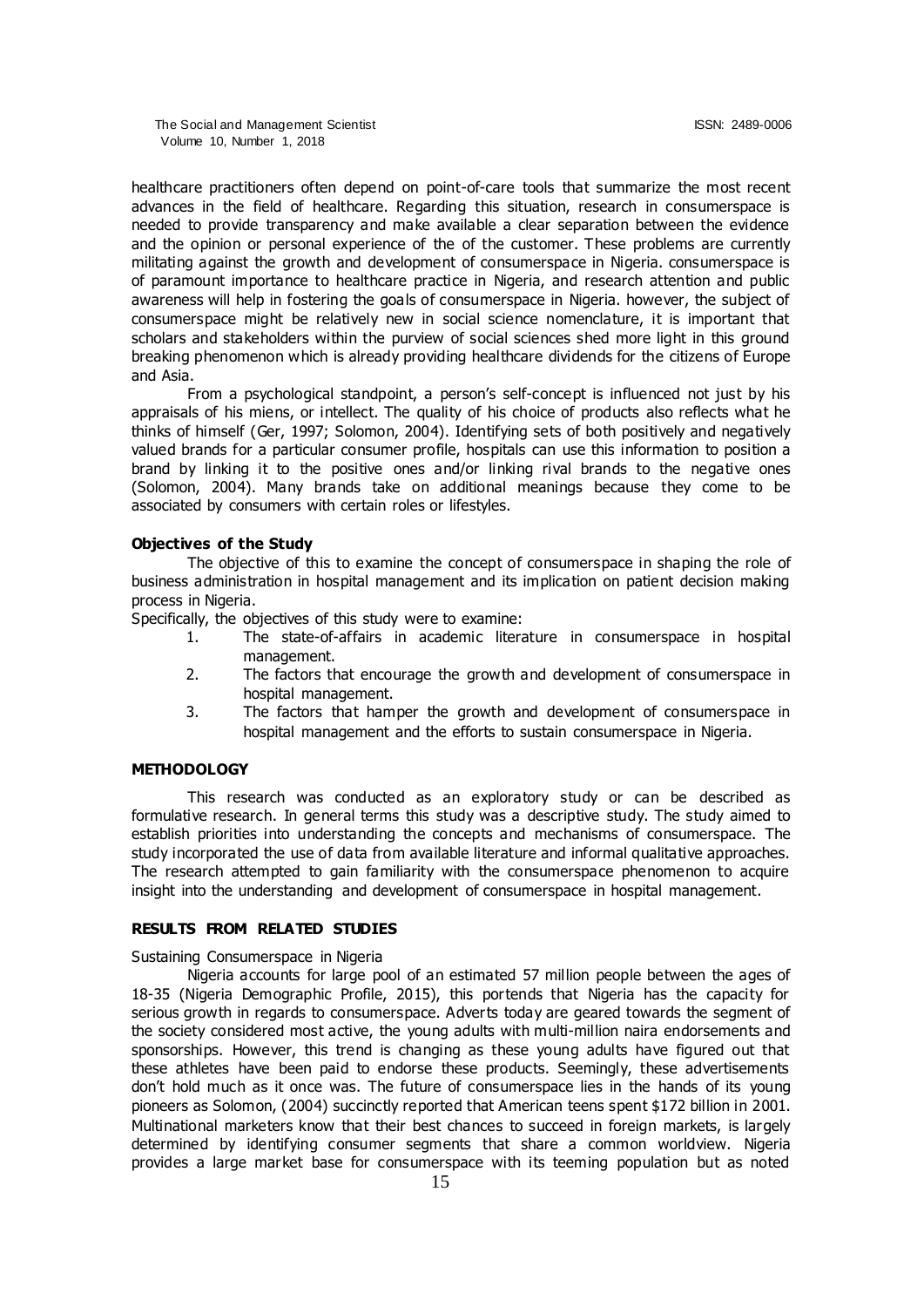earlier lack of strong database, and socio-economic factors tend to impede the emergence and sustenance of consumerspace.

Today, some analysts find it useful to think in terms of ever-larger cliques or youth tribes that unite kids by means of shared interests or values rather than geographic pro ximity (Brodbeck, Degen & Walter, 2013). The challenge of tribal marketing is to link one's product to the needs of a group as a whole. The Nigeria Breweries Plc., an indigenous alcohol beverage producer in Ibadan is mostly associated with promoting upcoming artistes through their StarQuest event held annually. In the United States of America, the California based shoe manufacturer Vans is most closely associated with the skateboarding tribe, and the company aggressively seeks opportunities to cement this linkage. Vans sponsors activities, produces documentary films, and even builds skateboard parks to celebrate the outlaw nature of the sport and in the process promote its specialized shoes. The Nigerian market has not taken advantage of this trend. Pharmaceutical companies in Nigeria, as still producing drugs that meet a large spectrum of consumers, focusing more on the marketability of its products rather than focusing on a target population whose demands may be tailored into the invention of a medication that meets specific requirements. However, the tribal phenomenon is most apparent in Japan, where teenagers invent, adopt and discard fads with lightning speed. To try to win the loyalty of young consumers in Japan, a group of international companies including Toyota, Matsushita, and Asahi Breweries formed a marketing alliance to reach target audience (Brodbeck, Degen, & Walter, 2013).

It follows that consumers are looking for ways to develop personal relationships with their favorite brands and they want to feel special, not be just another name in their customer list (Dickstein (2016). Personalization strategies can accomplish this, but marketers must be careful to avoid cosmetic personalization and instead provide customized personalization responses that let the consumer know his or her feedback is actually an influencing factor. Although personalization of products and services can be accomplished both real-time and online, many of the exciting developments in personalization of products and services are taking place online (Dickstein, 2016).

Consumers want to be engaged in the design process of products or brands they are interested in. They often welcome the opportunity to participate in the delivery of products or services they purchase, especially when this allows them to exert more control over what they get (Solomon, 2004). Turning consumers into co-designers is all about having conversations with customers and many service businesses understand the value of enlisting their customers as quasi-employees (Dickstein, 2016). This because it eliminates middlemen and customers act as quasi-employees tend to increase satisfaction from outcome and reduce costs for the service provider. That's why in the business world, the strategy is usually referred to as disintermediation, this is a budding trend in advanced service-intensive industries (Solomon, 2004).

#### **DISCUSSION**

Proffering Solutions to Challenges of Consumerspace in Nigeria

Having identified the major issues that prevent the growth of consumerspace within the Nigerian healthcare system. Recommendations are made to proffer long-term solutions to these challenges. In other for consumerspace to thrive and operation successfully in Nigeria and Africa as a whole, behaviorist and social scientist should develop attitudinal/intentional scale of measurement to access the needs of consumers. The government can provide a guideline to selecting a service provider which could be properly monitored for efficiency. In addition to this, legal rights and protection for consumers should be put in place. The following are recommended:

1. Governments can play a role in the education of patients and health consumers in Nigeria, while also potentially helping consumers when problems arise, by, for example, (i) providing guidance on selecting a healthcare service provider; (ii) establishing legal rights and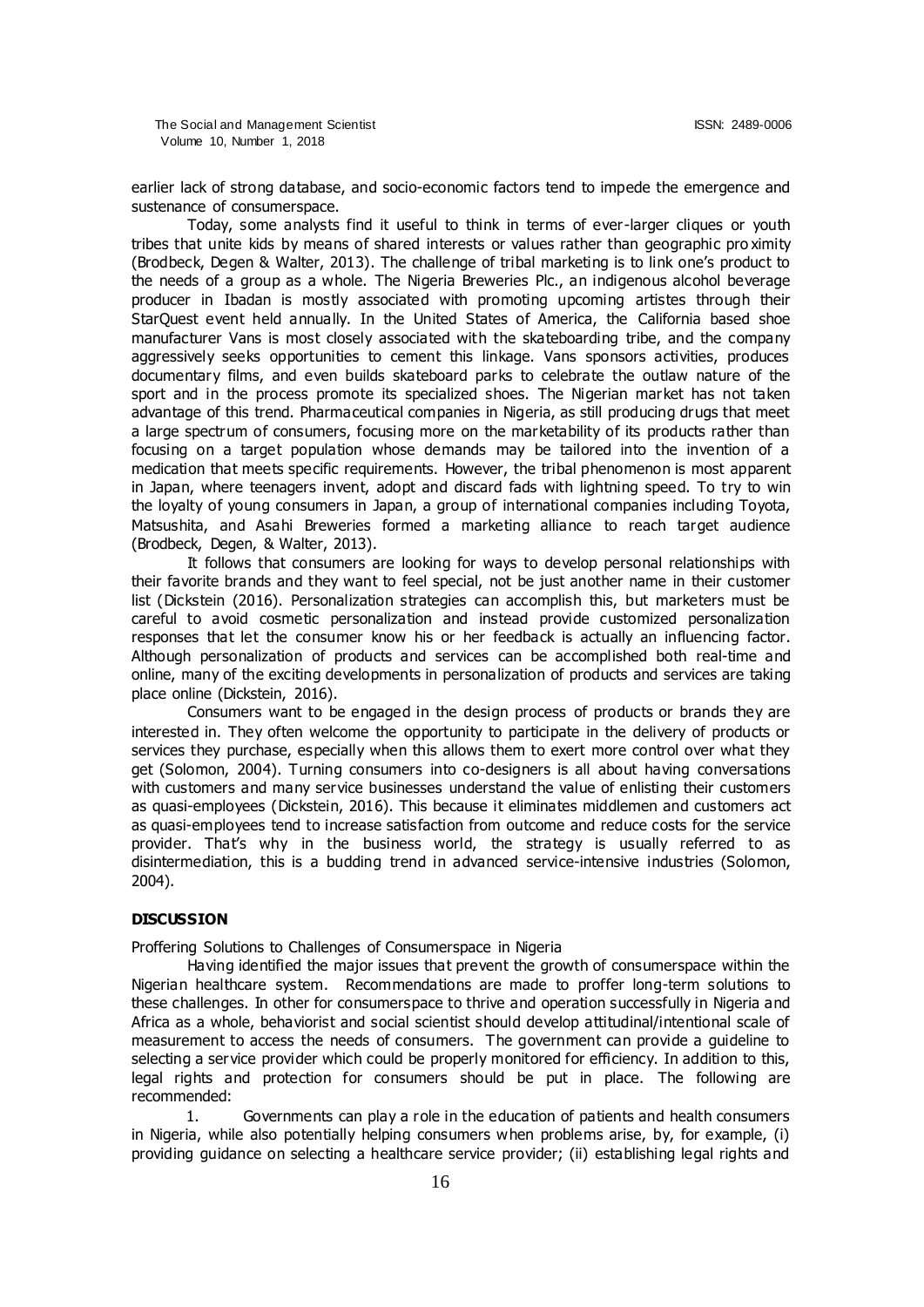protections for healthcare patient/consumers; and (iii) supporting ad visory services and/or mechanisms for resolving issues pertaining to the use of a product or service. The Ministry of Health, and Hospital Management Boards, should reform policies that compel producers of healthcare products and services to conduct enlightenment programmes as a means of public health awareness of a particular product in the treatment of a particular and explaining the cultural and personal implications of consuming such drugs. Also, Mechanism to resolving conflicts e.g. Consumerspace Arbitration Panel, Standard Organisation of Nigeria, National association of Food and Drug Agency Commission (NAFDAC), Consumerism and Price Control should be made to function appropriately. This could ensure that, the products needed by the consumers are supplied to the market.

2. Regulatory bodies should be empowered to arrest and prosecute producers of healthcare products in other to effectively address issues of sub-standard drugs and misinformation of due to low levels of medication literacy within the Nigeria n populace. The prevalence of ignorant patients and proliferation of counterfeit drugs will be reduced if not eradicated.

3. Before consumerspace can come to full potential in Nigeria, public enlightenment and knowledge concerning the use of particular medication must be taught and the public must be made aware of the all available medications that are well tolerated with Nigerian participants regardless if they had been successful in developed societies.

4. The Nigerian Health Care Act, should include; policies that mandate pharmaceutical companies to provide public enlightenment on their products and provide easy to read contra-indications in the packages of pharmaceuticals. The Nigerian Pharmaceutical Society are implored to organize sensitization programmes at all levels of primary, secondary and tertiary healthcare.

## **CONCLUSION**

Consumerspace is beginning to gain grip around the world. Advanced countries like the United States of America, Great Britain, Germany, and Japan are already reaping the dividends of consumerspace marketing. It will become more integral to the professional economic, agriculture and health sector amongst others as part of a broader disruption of an outdated industry that urgently requires revamping. Nigeria has potential for becoming a world contender for the consumerspace drive, in that, the population index bodes well for various sectors of the economy and a population size of over 170 million people; there seem to be poverty of ambition in this regard.

However, it is important to highlight here that regardless of the availability of market in Nigeria, several socio-economic concerns may impede the development of a thriving ''consumerspace economy'' including but not limited to power supply, sedentary small/medium enterprises (SME)'s development, few financial institution participation, currency devaluation, inflation, political and religious extremism and poor public management of resources. Although, there seem to be optimism in the present administration. The Nigerian government has put in place policies that guard locally made products to meet Nigerian demands with the encourage of small scale businesses and access to government funding. It is best hoped that the future bodes well for the development and growth of economic and democratic tenets in the Nigerian polity.

Conclusively, the relevance of this to human sciences is for behaviorists' and social scientist to think about what healthcare patient's/consumer's needs are, and try to find a solution in solving such challenges when the need arises. Behaviorist and social scientists could further explore consumer dynamics in relation to consumerspace.